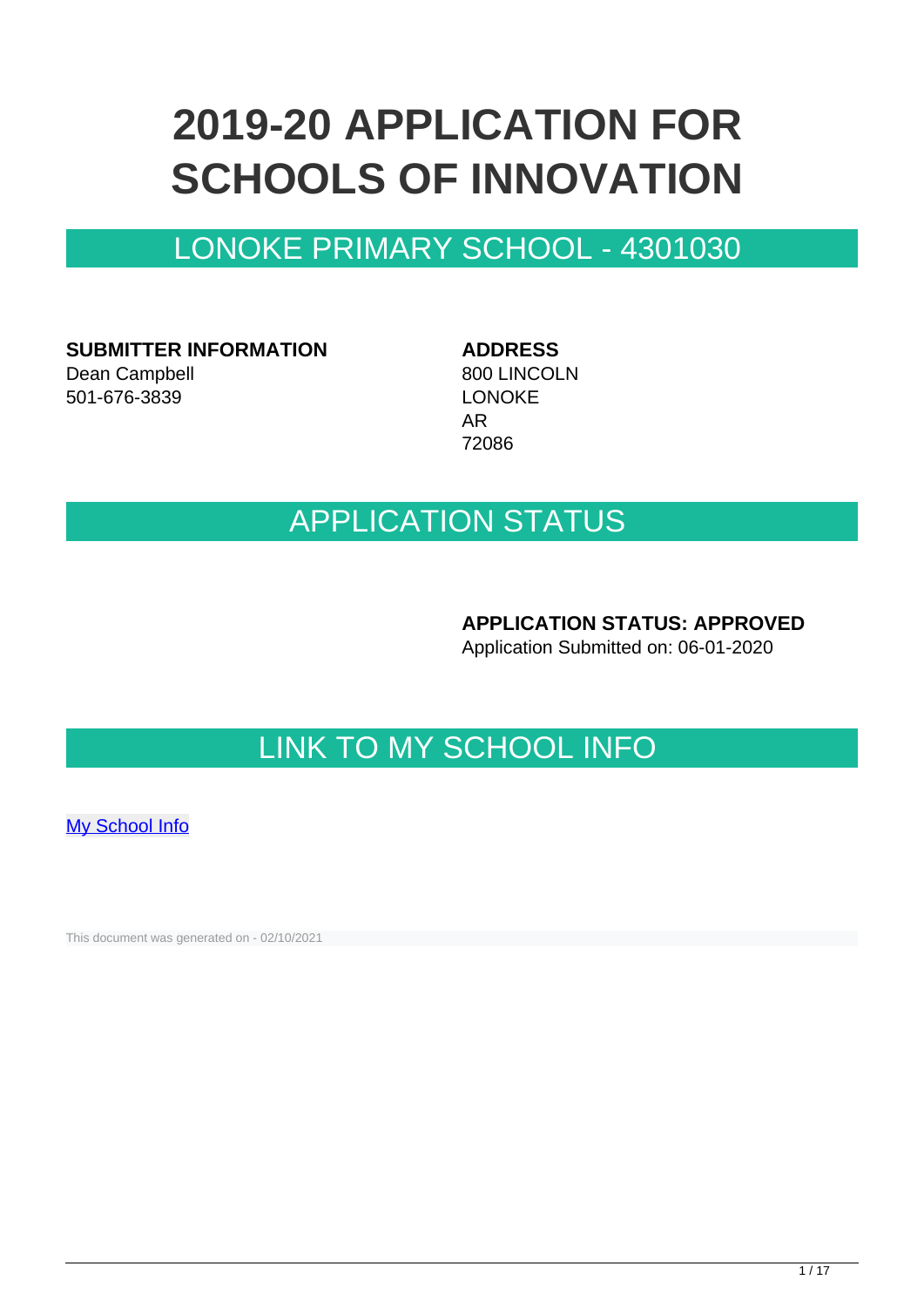## **SECTION 1:** INNOVATION PLANS

### **Narrative Description of the Innovation Plan**

Lonoke School District is nestled in rural central Arkansas right off I40. The district is composed of 1702 students-60 of those being pre-k students. Our district is 67.3% free/reduced lunch. All 4 of our campuses have a C letter grade. We are accustomed to a very traditional style of learning, however, we know our students dont always learn in traditional ways. We also know we are preparing our students for careers that have not been created. Our rural location makes some of our largest employers in the agriculture and manufacturing industries. Currently our students are only being exposed to a traditional model of school, which promotes college. With only 33% of our high school seniors going to college from the 2019 graduating class, we want to expose the greater population of our students to opportunities outside our district walls and into fields that will broaden their horizons. Many of our students district wide live in poverty, and have minimal connections to career pathways through career mentors. We aspire to spark passion in our students at an early age in pathways that will lead them to success. By giving our students k-12 opportunities to show mastery on skills, exposure to careers, skills to be gainfully employed, and connections to those in the fields, we are confident we will be graduating students that are ready to be productive members of our community.

Our test data currently shows that 16% of those that identify as African American Kindergarten students show as Ready or Exceeding, 50% in 1st grade and 50% in 2nd in the same demographic show as Ready or Exceeding in Reading.

 We would like to have the ability to move more fluid between grade level standards as students achieve standards.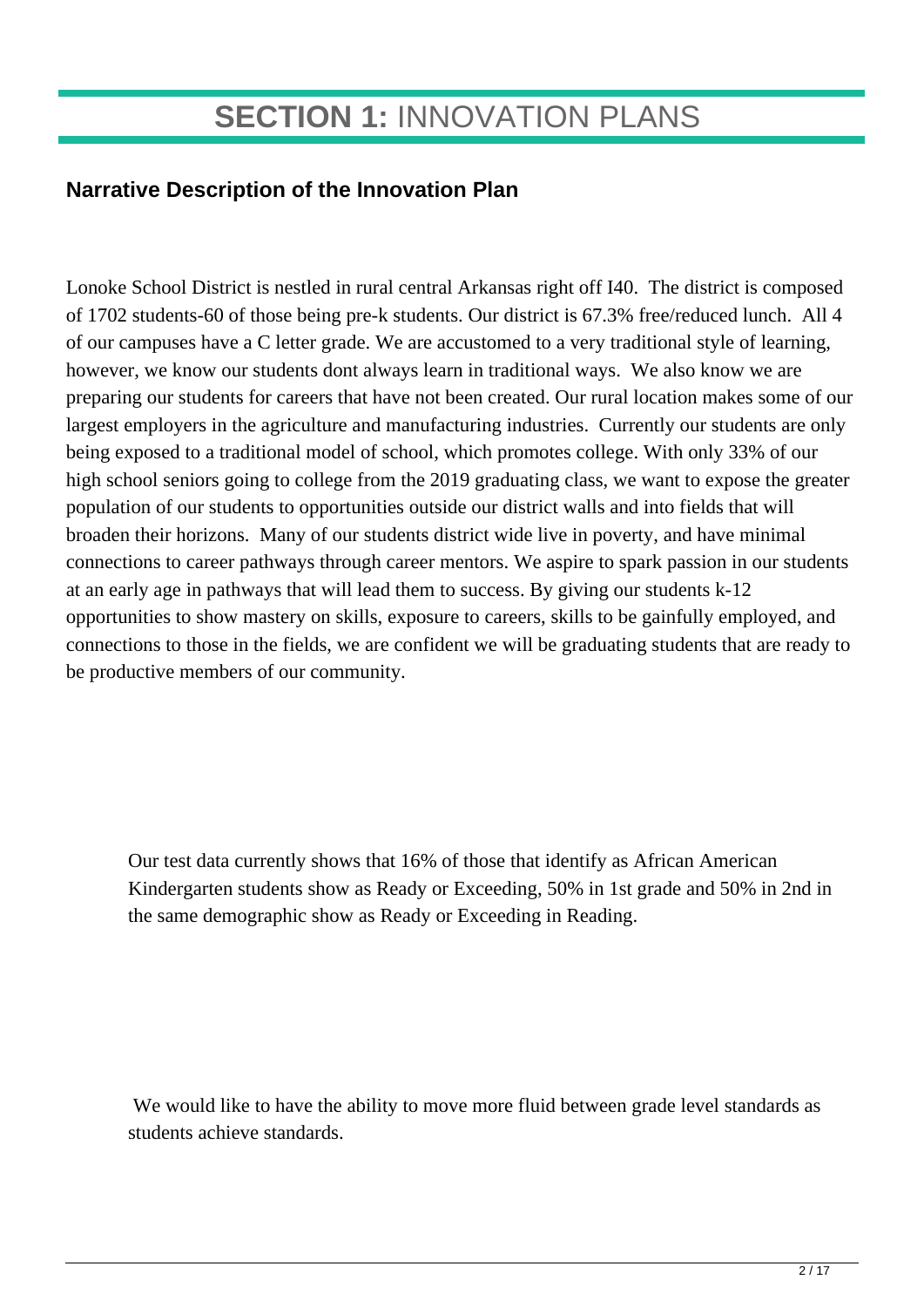Currently our free and reduced lunch numbers at our school are 68% because of this, we believe that our students are not exposed to enough life experiences which create better vocabulary and understanding. The majority of our student body has a very limited view of the world and have never traveled outside of a 20 mile radius. To help the flow from PreK-2 up through the high school we want to create an environment that will expose our students to more life experiences that correlate with the pathways that our high school is using for college and career readiness. We want to create posters in our school that show the pathways for our students at the high school and have specific days throughout the year where outside groups come in and have demonstrations on those specific pathways to expose our students.

This past year we ran a soft launch of our Envision Program that allowed students to receive a more individualized learning environment by creating smaller classrooms, ability to move through the standards at a personalized rate and added a STEM curriculum.

We have implemented a house system where students are able to interact with all grade levels which can help with student behavior and allows for mentorship. We would like to expand this into allowing mentorship with the upper grades since our building is just PreK-2. The house system is also an avenue we can implement a Social/Emotional piece to better serve our students to be able to handle certain situations that occur on a day to day basis.

Proposed Innovation:

We want to provide every student with the ability to achieve all grade level standards and beyond through creating an environment with smaller class settings and smaller skill groupings. Through providing skill level groupings we will be able to address all students levels but would really be able to focus on those groups that our data shows gaps that need to be closed. We want to give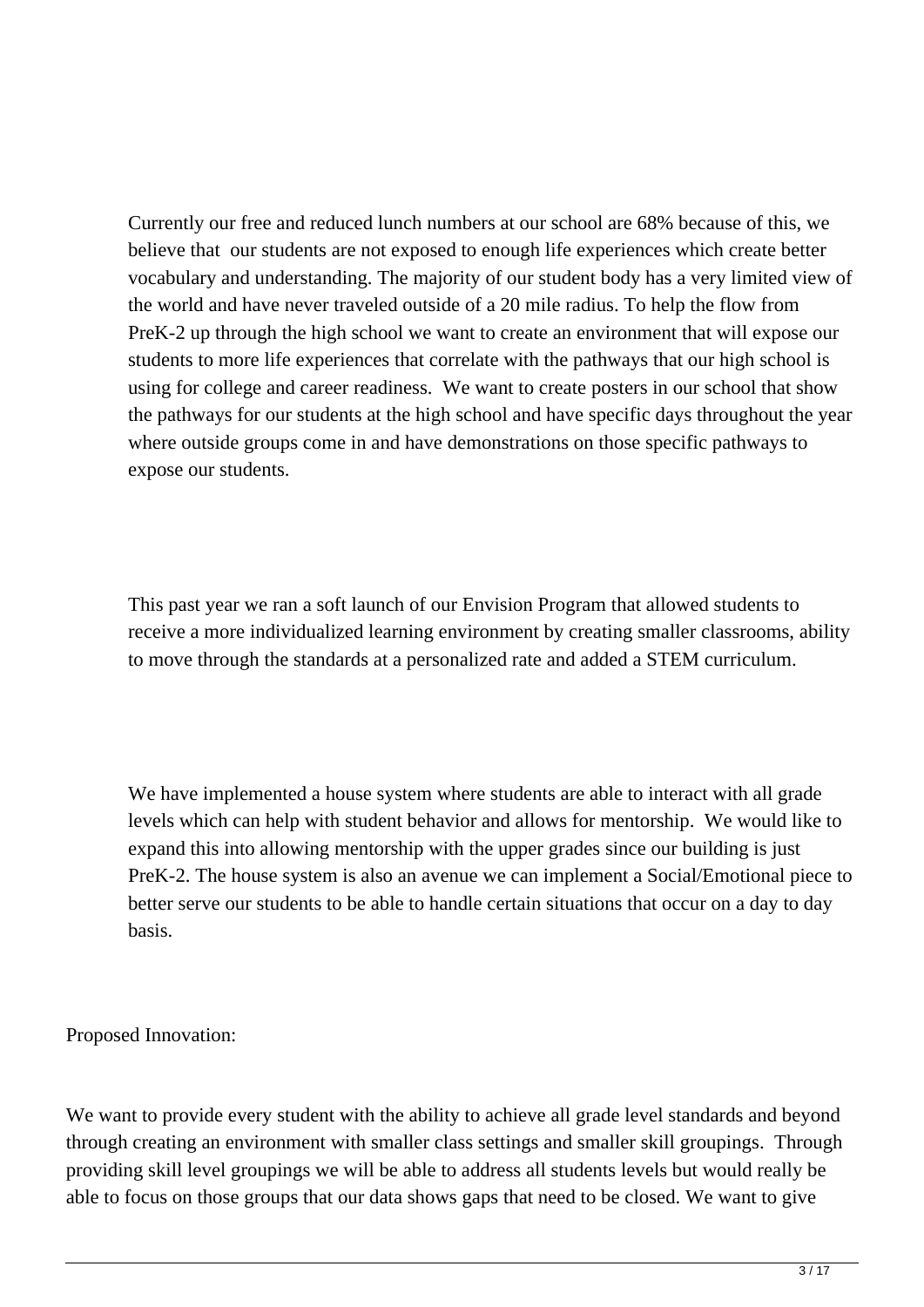those students the ability to move to another grades standards, or receive standards that they are lacking at their current grade level.

We also want to be able to expose our students to real world experiences through virtual, outside speakers and high school pathways visits. We want to give our students the knowledge and exposure to college and career readiness options. We also believe that through real world experiences that our students' understanding and vocabulary will increase which in turn will increase student success.

We hope to be able to do this through flexible scheduling, enrichment/STEM options, personalized learning, social/emotional stability and real world experiences.

Being able to expose our students to this style of learning and environment would allow for a smoother transition from our school to the Elementary 3-5 building which is focused on also creating an environment to prepare students for the future.

As we confront the challenges of the COVID Virus, this process of innovation and personalization has given us a road map for adapting and meeting the needs of each child we serve. Our plan is fluid and resilient. While it is our hope that we open and provide services in person, we also are making contingency plans.

```
 Data Entry Date: 02/18/20 | Data Modified Date: 06/01/20
```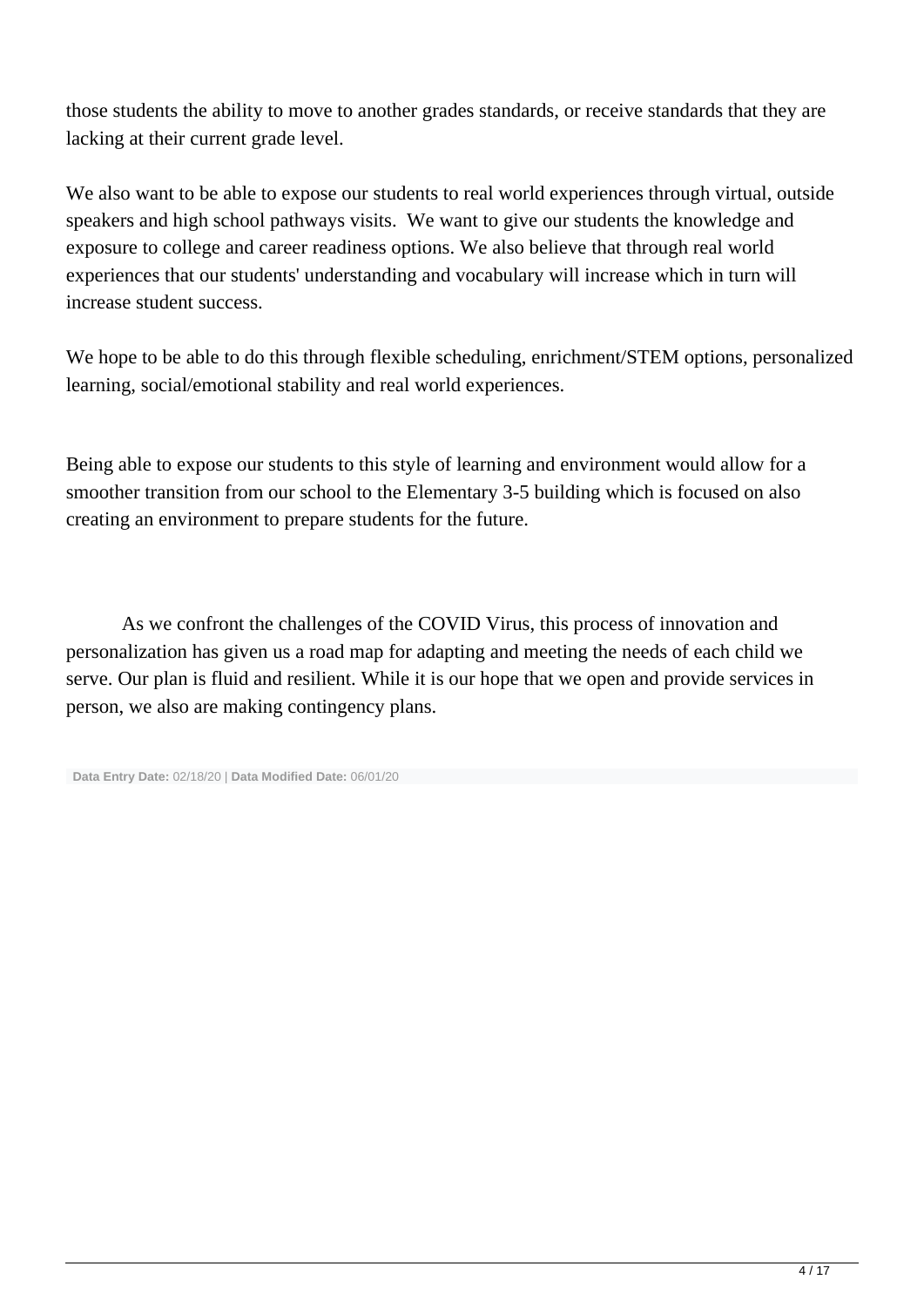## **SECTION 2:** GENERAL QUESTIONS

**Special Conditions ESSA (Check all that apply) Supports and service organizations assisting your school.** Arkansas Department of Education (ADE) Office of Innovation for Education (OIE) Other(s) - Please list: Wilbur D Mills Co-op

#### **Link to your School Improvement Plan:**

file:///home/chronos/u-dbf91b7fdb99e2d9342cf811ef687981f08c2306/MyFiles/Downloads/Lonok e%20Primary%20School\_SIP.pdf

**Data Entry Date:** 02/24/20 | **Data Modified Date:** 02/24/20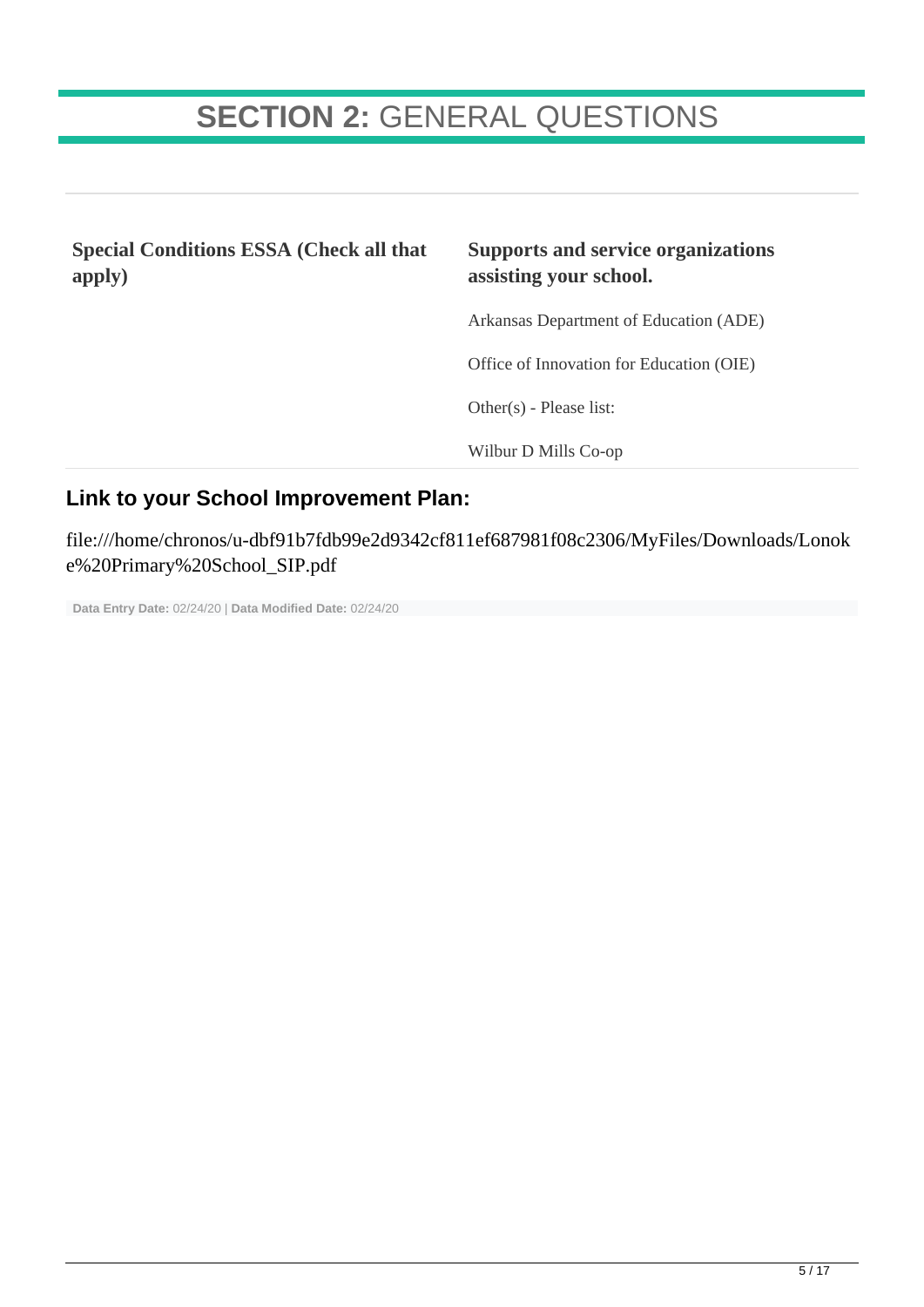### **Exploring and Learning**

We encourage you to work in this section before completing the School of Innovation Plan and Goals. The primary purpose of Exploring and Learning is to build the capacity of stakeholders for the work of innovation up to the submission of the application on April 23, 2019.

| Meeting<br>Date              | Meeting<br>Purpose                                                                                                                                                                                                                                 | Focus<br>Audience<br>& Number<br>Attended           | <b>Meeting Outcome/Planned</b><br><b>Next Steps</b>                                                                                                                                                                                  |
|------------------------------|----------------------------------------------------------------------------------------------------------------------------------------------------------------------------------------------------------------------------------------------------|-----------------------------------------------------|--------------------------------------------------------------------------------------------------------------------------------------------------------------------------------------------------------------------------------------|
| $05/21/2020$ -<br>05/21/2020 | Purpose was to Visit<br>what our school of<br>innovation needs to look<br>like for our school,<br>district and community.<br>We discussed the<br>building vote, classroom<br>setup and took any<br>questions and/or ideas<br>from council members. | Community<br>Member<br>(Number<br>Attended: 15)     | All council members agreed that our school needed<br>to continue to move forward with our application.                                                                                                                               |
| $02/24/2020$ -<br>02/24/2020 | SOI Workday                                                                                                                                                                                                                                        | <b>Certified Staff</b><br>(Number<br>Attended: 4)   | To work on the application process and have a<br>clear understanding of where we are for the final<br>application.                                                                                                                   |
| $02/21/2020$ -<br>02/21/2020 | <b>District Team Meeting</b><br>aligning SOI for our<br>district.                                                                                                                                                                                  | School<br>Adminstrator<br>(Number<br>Attended: 7)   | To make sure that each building is aligned with the<br>SOI focus. Prepare principals for the upcoming<br>SOI meeting at Arch Ford.                                                                                                   |
| $02/17/2020$ -<br>02/17/2020 | <b>Staff Meeting</b>                                                                                                                                                                                                                               | Teacher<br>(Number<br>Attended: More<br>than $25$ ) | Discuss SOI for our district and our building. To<br>discuss changes we need to make to our current<br>soft launch Envision program within our building.                                                                             |
| $02/03/2020$ -<br>02/03/2020 | Coffeyville Kansas<br>School visit for SEL                                                                                                                                                                                                         | Principal<br>(Number<br>Attended: 1)                | To visit a school that has a district wide<br>Social/Emotional Learning component within their<br>buildings. To see the curriculum implemented<br>within the classroom. Next step is to see if this<br>would fit within our schools. |
| $10/24/2019$ -<br>10/24/2019 | SOI Workday                                                                                                                                                                                                                                        | <b>Certified Staff</b><br>(Number<br>Attended: 3)   | Regional SOI meeting to learn about SOI, app<br>process and timeline.                                                                                                                                                                |
| $09/24/2019$ -               | SOI Summit in Hot                                                                                                                                                                                                                                  | <b>Certified Staff</b>                              | To hear from other schools that are going through                                                                                                                                                                                    |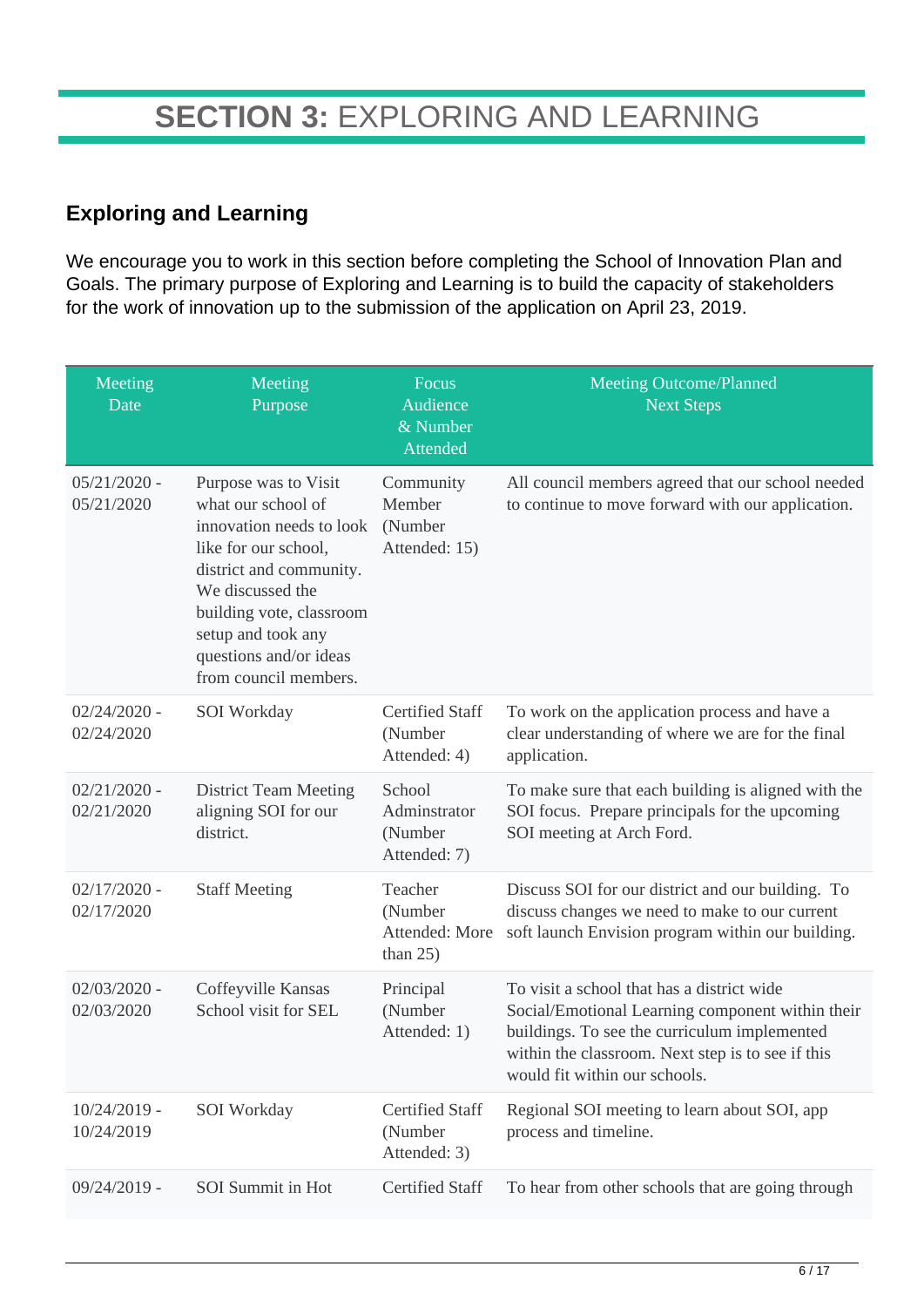| Meeting<br>Date              | Meeting<br>Purpose                                                  | Focus<br>Audience<br>& Number<br>Attended          | <b>Meeting Outcome/Planned</b><br><b>Next Steps</b>                                                                                                |
|------------------------------|---------------------------------------------------------------------|----------------------------------------------------|----------------------------------------------------------------------------------------------------------------------------------------------------|
| 09/24/2019                   | Springs                                                             | (Number<br>Attended: 6)                            | the SOI process and to display programs their<br>students are succeeding within their school.                                                      |
| $07/30/2019$ -<br>07/31/2019 | <b>District Admin Retreat</b>                                       | School<br>Adminstrator<br>(Number<br>Attended: 15) | To discuss the district vision of innovation for our<br>district and what it could look like in each building.                                     |
| $04/26/2019$ -<br>04/26/2019 | Visited Pea Ridge<br>Primary and Elementary                         | <b>Certified Staff</b><br>(Number<br>Attended: 12) | To take another group to see their personalized<br>learning program.                                                                               |
| $04/24/2019$ -<br>04/24/2019 | SOI informational night<br>with 1st and 2nd grade<br>to be parents. | Parent<br>(Number<br>Attended: More<br>than $25$ ) | To inform parents of the possible option of our<br>districts Envision program.                                                                     |
| $04/15/2019$ -<br>04/15/2019 | SOI informational night<br>with Kindergarten to be<br>parents       | Parent<br>(Number<br>Attended: More<br>than $25$ ) | To inform parents of the possible option of our<br>districts Envision program.                                                                     |
| $04/03/2019$ -<br>04/03/2019 | SOI Workday                                                         | <b>Certified Staff</b><br>(Number<br>Attended: 3)  | Regional SOI meeting to learn about SOI, app<br>process and timeline.                                                                              |
| $03/28/2019$ -<br>03/28/2019 | Visited Pea Ridge<br>Primary and<br>Elementary                      | <b>Certified Staff</b><br>(Number<br>Attended: 12) | Visited to see their personalized learning program<br>that they have in place. Allowed our teachers to<br>see innovation in a school wide setting. |
| $12/12/2018$ -<br>12/12/2018 | Visited Weiner<br>Elementary                                        | <b>Certified Staff</b><br>(Number<br>Attended: 9)  | Visited to see if SOI would be a good fit and to see<br>an example of SOI.                                                                         |

**Data Entry Date:** 05/27/20 | **Data Modified Date:** 05/27/20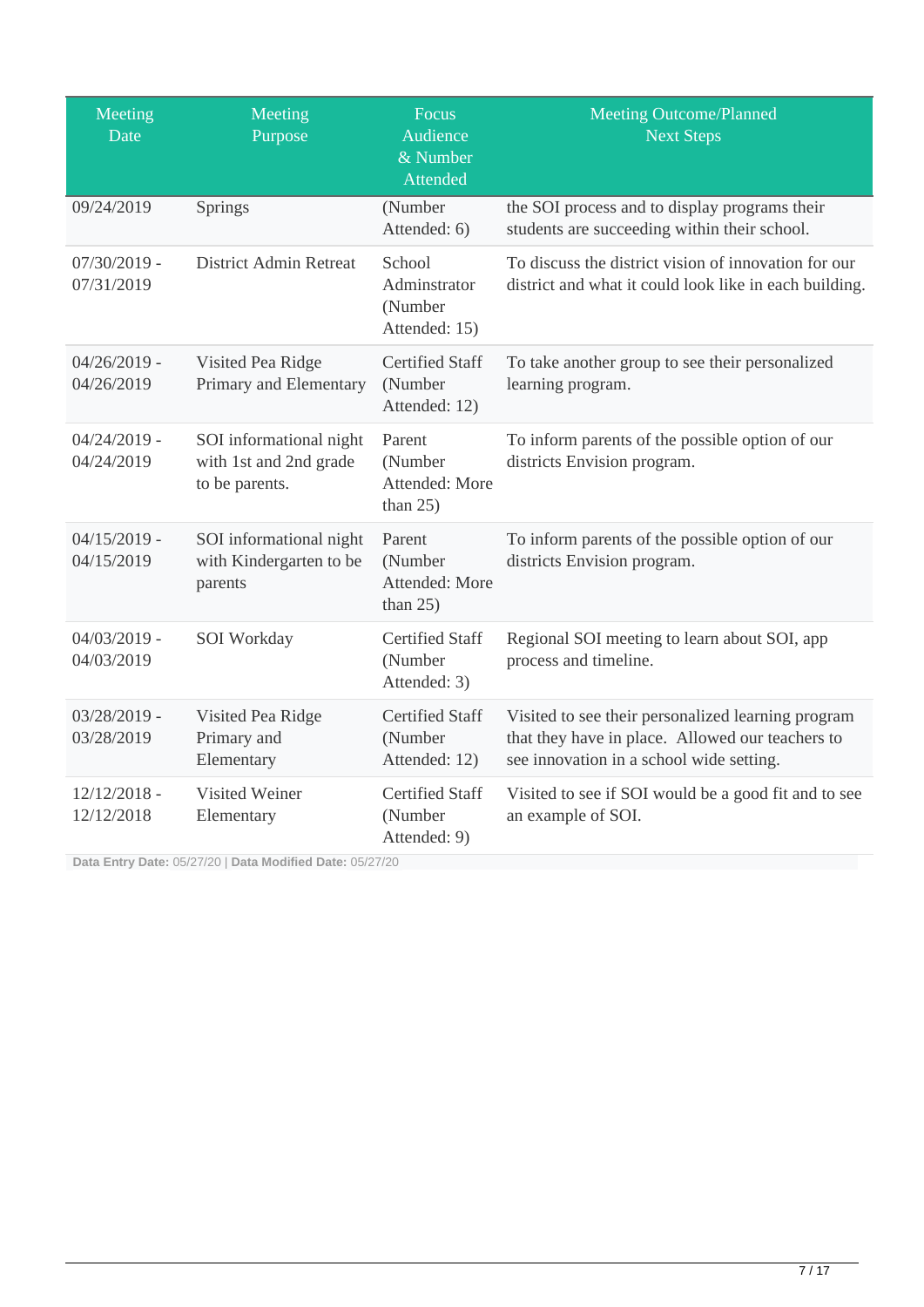## **SECTION 4:** COUNCIL OF INNOVATION

### **Council of Innovation**

The Council of Innovation is composed of a representative group of teachers, classified employees, the building principal or designee, parents, community members, minimum of two (2) students and minority membership in schools with ten percent (10%) or greater minority student population. The council shall generate innovative ideas and proposals and seek diverse ideas from other stakeholders to determine the content of the plan that will be voted on by the school employees.

#### **Minority Representation:** 26.67%

| Name of<br>council member | Representative<br>group | Council<br>Position | Minority       | Date<br>Elected |
|---------------------------|-------------------------|---------------------|----------------|-----------------|
| Laynie Miller             | Student                 | Member              | N <sub>o</sub> | 02/17/2020      |
| Sophia Coronado           | Student                 | Member              | Yes            | 02/17/2020      |
| Dawson Eagle              | Student                 | member              | N <sub>o</sub> | 02/17/2020      |
| <b>Bonnie Sedgebeer</b>   | Parent                  | Member              | N <sub>o</sub> | 02/17/2020      |
| Alyssa Miller             | Parent                  | Member              | N <sub>0</sub> | 02/17/2020      |
| Tanya Giles               | Parent                  | Member              | Yes            | 02/17/2020      |
| <b>Brittney Ellis</b>     | Parent                  | Member              | N <sub>o</sub> | 02/17/2020      |
| Stephanie Hamilton        | <b>Classified Staff</b> | Member              | N <sub>o</sub> | 02/17/2020      |
| <b>Sandy Cloninger</b>    | <b>Certified Staff</b>  | Member              | N <sub>o</sub> | 02/17/2020      |
| Kristina Turner           | Teacher                 | Memeber             | N <sub>o</sub> | 02/17/2020      |
| <b>Maghan Evans</b>       | Teacher                 | Member              | N <sub>o</sub> | 02/17/2020      |
| Alisha Inman              | Teacher                 | Member              | N <sub>o</sub> | 02/17/2020      |
| Kenya Burl                | Teacher                 | Member              | Yes            | 02/17/2020      |
| Lucia Mendoza             | <b>Classified Staff</b> | Member              | Yes            | 02/17/2020      |
| Dean Campbell             | Principal               | Member              | N <sub>o</sub> | 02/17/2020      |

**Data Entry Date:** 05/20/20 | **Data Modified Date:** 05/20/20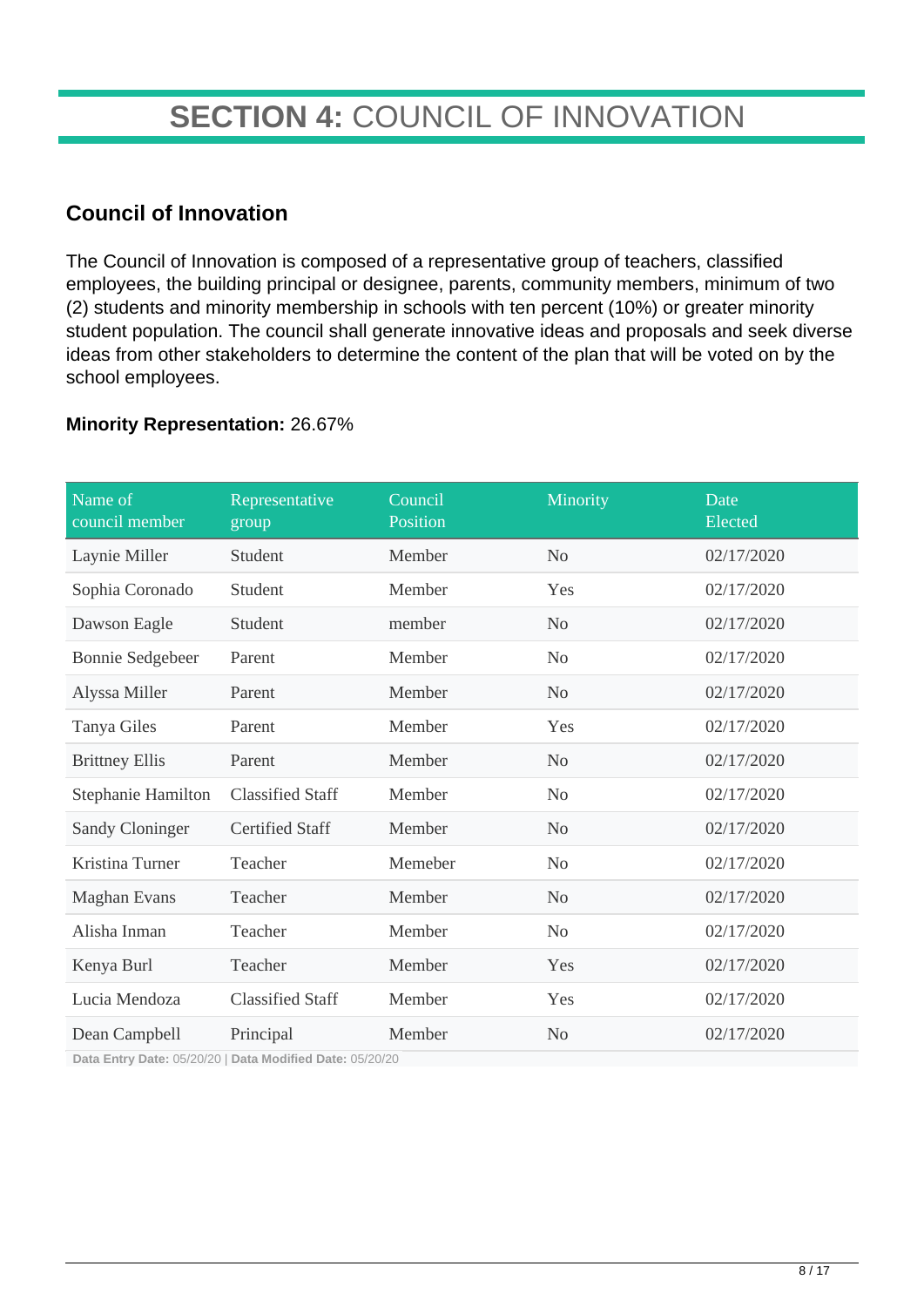## **SECTION 5:** VISION AND MISSION

### **The school's Vision statement**

The mission of the Lonoke School District is to create an environment that provides all students with academic skills and responsible citizenship.

### **The school's Mission statement**

#### Our Students

Our students will master core knowledge, skills, and competencies and will extend them into real-world situations that reflect expected depth and breadth for college and careers.

Our students will value collaboration and teamwork and will use related skills to build consensus, solve problems, and increase output.

Our students will display leadership in and out of the classroom, take initiative, and use feedback for improved results.

Our students will successfully complete internships, apprenticeships, and service learning projects to acquire marketable skills and demonstrate their readiness for college and careers.

Our students will pursue interests and future aspirations by building a marketable college/career portfolio that reflects required mastery and commitment.

Our students will demonstrate the speaking, listening, and writing skills needed for success in college and careers.

#### Our Staff

Success for every student in all of our schools will be at the forefront of every conversation. We will always promote what is best for our students in preparing them for careers and college work. We are committed to teaching critical life skills along with required content.

Classroom instruction will be highly engaging and will reflect high expectations for all students and include project-based learning, hands-on activities, real-world experiences, and opportunities for the application of skills.

We will build the capacity of our students to discover their interests and aspirations and pursue them through encouragement, support, and skill-building. We will provide opportunities for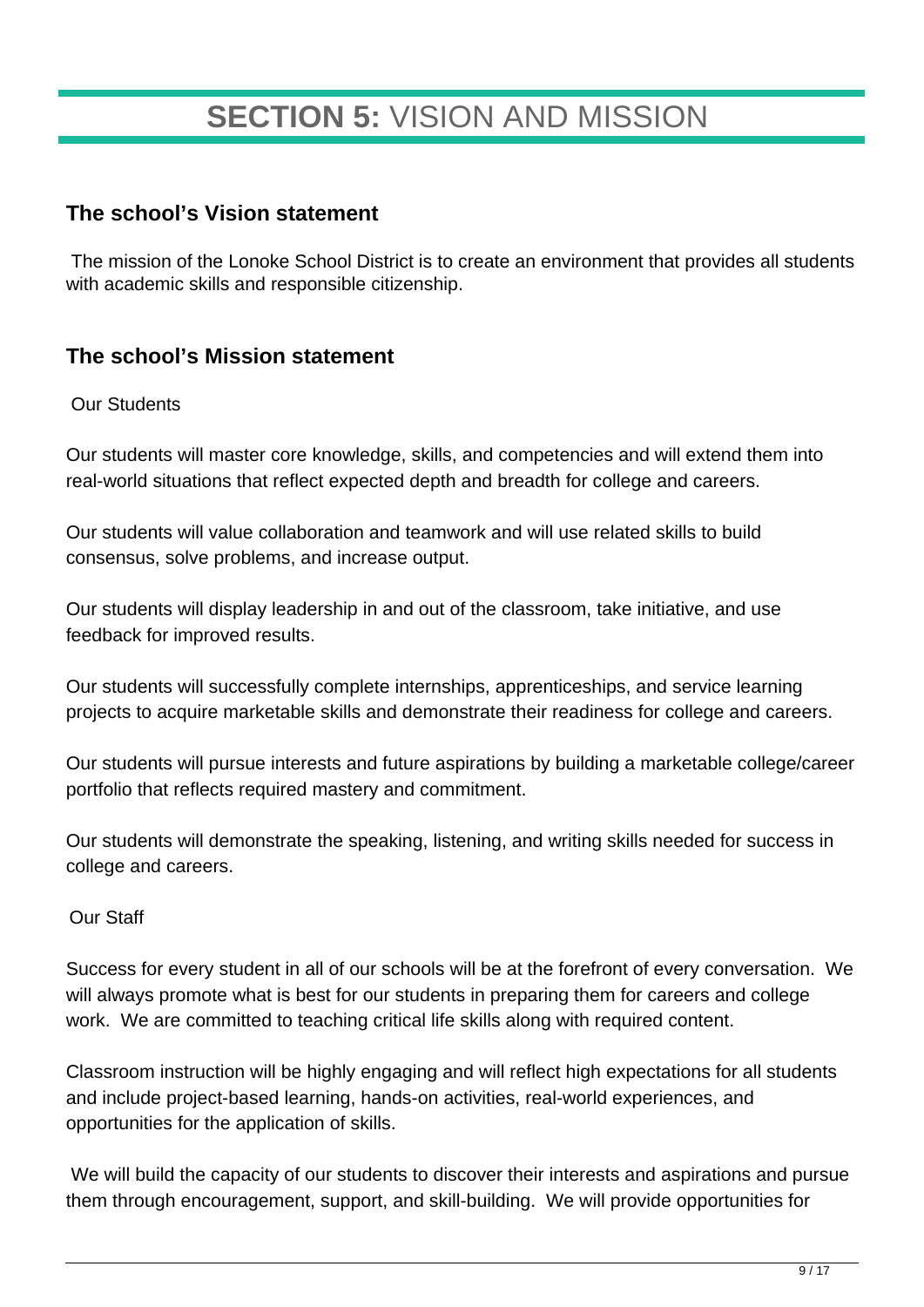students to build networks to support their aspirations and interests. Available technological tools will be provided to match students with interests, build capacity for networking, and prepare students for careers and college.

All learners and parents are important to us as demonstrated by our commitment to build relationships, trust, and respect. We will provide an environment for all students that is Intellectually and physically safe. Regard for differences and opinions will be encouraged with a focus on reasonableness, mutual respect, and adherence to organizational expectations.

We believe that students should take responsibility for outcomes and will demonstrate the same by teaching and modeling personal accountability and ownership for outcomes. We will model expected behaviors (i.e. personal accountability, work ethic, respect, ongoing learning,, effective communication, and self-management) to prepare our students for college and careers.

Learners acquire mastery of knowledge, skills, and competencies at different paces, in diverse time frames, through various pathways, and in different places. Our students will have access to learning tools and will be afforded options in learning pathways to build ownership for outcomes and to ensure the best fit for each student.

Our curriculum, instruction, and assessment will be rigorous, relevant, aligned, and seamless with clear connections across grades and schools.

#### **Vision & Misson are:**

**New** 

**Data Entry Date:** 02/24/20 | **Data Modified Date:** 07/24/20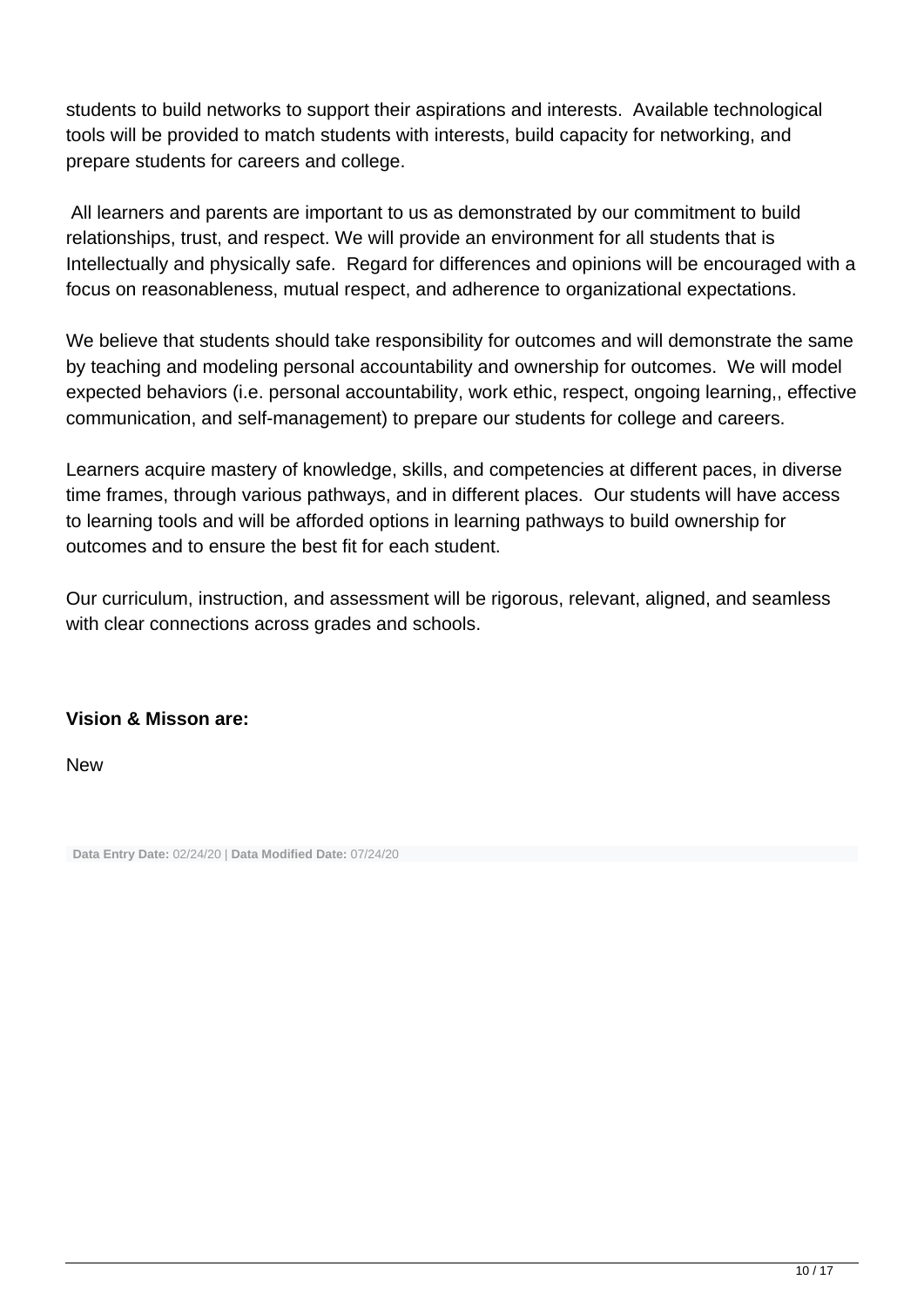## **SECTION 6:** GOALS AND ANTICIPATED OUTCOMES

### **Goals and Anticipated Outcomes**

These may include, but are not limited to, the following goals outlined in **AR Code § 6-15-2803** (2016)

#### Goal 1:

Literacy- We want to be able to improve literacy through increasing vocabulary and understanding by providing real world experiences in and out of the classroom. This will be measured through RTI numbers that are in Tier 2 and 3. We want to be able to decrease those percentages by 5% in each of those tiers.

#### Goal 2:

Close the achievement gap among our African American males through integrated units and accelerating learning experiences while still providing a rigorous and challenging curriculum.

#### Goal 3:

Implement a Social/Emotional curriculum that gives students a better understanding of their feelings and their peers' feeling all while creating conflict resolutions with guidance from their teachers. We will do this through a school and district wide initiative G.U.I.D.E. for Life, State Playbook support program. We will measure this goal through discipline issue reports, office referral reports, student and staff attendance reports.

**Data Entry Date:** 03/01/20 | **Data Modified Date:** 07/16/20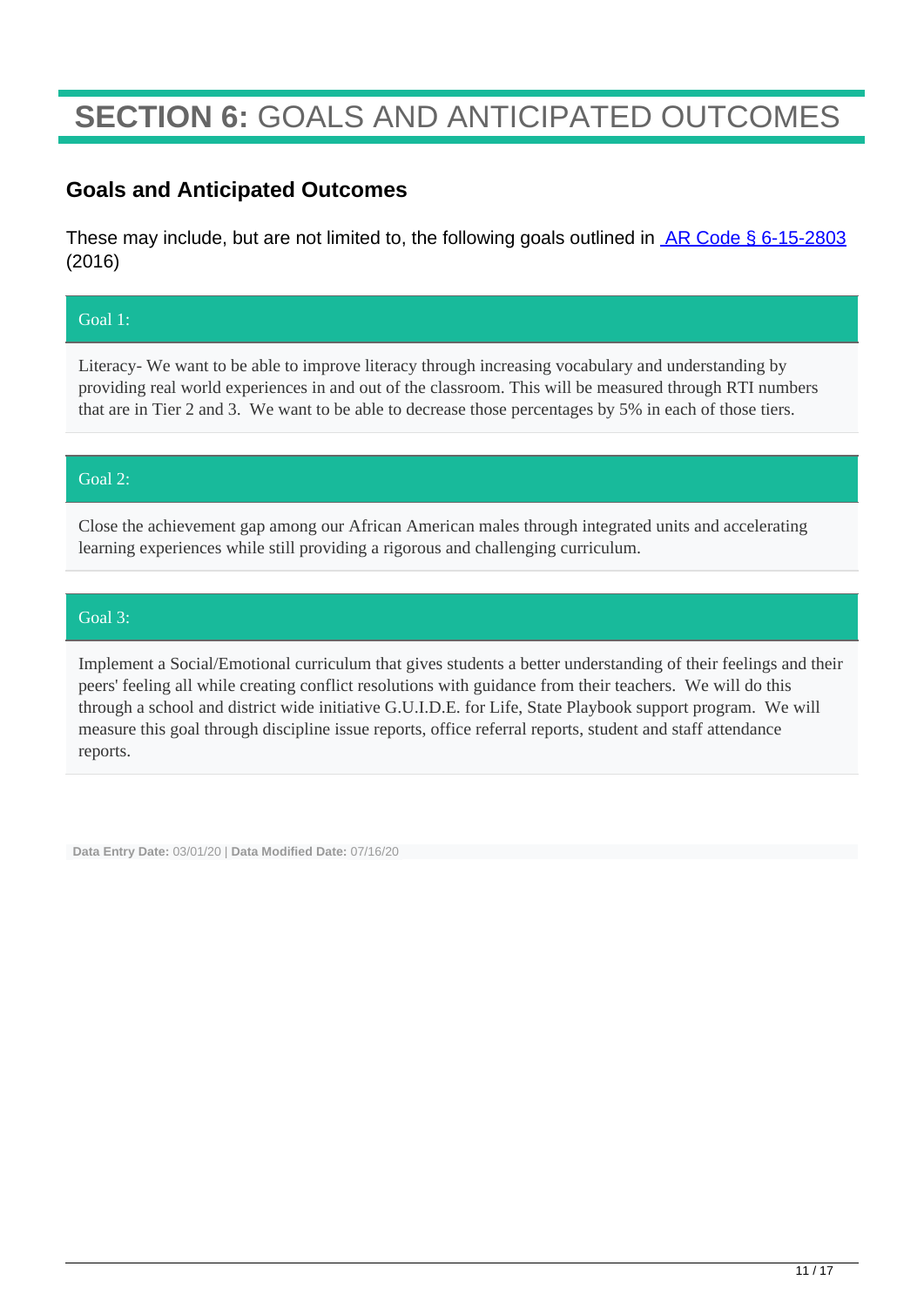## **SECTION 7:** THEORY OF ACTION TO ACHIEVE INNOVATION GOALS - INNOVATION PLAN

### **Theory of Action to Achieve Innovation Goals: Innovation Plan**

Please connect the SOI goals to the innovations,performance targets, timeline, and waivers needed for implementation. Note: limit the response to no more than five (5) goals. Complete Theory of Action for each goal.

| Goal 1   Literacy- We want to be able to improve literacy through increasing vocabulary and understanding by<br>providing real world experiences in and out of the classroom. This will be measured through RTI numbers that<br>are in Tier 2 and 3. We want to be able to decrease those percentages by 5% in each of those tiers. |                                                                                                                                                                                                                                                   |  |  |
|-------------------------------------------------------------------------------------------------------------------------------------------------------------------------------------------------------------------------------------------------------------------------------------------------------------------------------------|---------------------------------------------------------------------------------------------------------------------------------------------------------------------------------------------------------------------------------------------------|--|--|
| Output/Actions<br>(innovation strategy)                                                                                                                                                                                                                                                                                             | We would like to use a 4-1 week where we do our curriculum focused work 4 days<br>and 1 day of building wide RTI and real world experiences whether it is a guest<br>speaker, virtual or off campus visit.                                        |  |  |
| <b>Expected Short Term</b><br>Outcome                                                                                                                                                                                                                                                                                               | We believe that through real world experiences that our students vocabulary and<br>understanding will increase.                                                                                                                                   |  |  |
| <b>Interim Performance</b><br>Target with expected<br>change                                                                                                                                                                                                                                                                        | With increased vocabulary and understanding students will be able to know and<br>comprehend what they are reading which will improve Literacy scores.                                                                                             |  |  |
| Data/Instrument                                                                                                                                                                                                                                                                                                                     | which will be measured by the use of classroom assessments and iReady scores.                                                                                                                                                                     |  |  |
| Date<br>(by when)                                                                                                                                                                                                                                                                                                                   | 12/18/2020                                                                                                                                                                                                                                        |  |  |
| Materials/Resources<br>needed                                                                                                                                                                                                                                                                                                       | What will be needed is a true understanding of our High Schools pathways for<br>college and career readiness program. Teachers will need to be able to tie in<br>speakers, virtual tours and off campus visits to those areas that are the focus. |  |  |
| <b>Waiver Needed?</b>                                                                                                                                                                                                                                                                                                               | Yes                                                                                                                                                                                                                                               |  |  |
|                                                                                                                                                                                                                                                                                                                                     |                                                                                                                                                                                                                                                   |  |  |

**Data Entry Date:** 03/02/20 | **Data Modified Date:** 05/21/20

 Goal 2 | Close the achievement gap among our African American males through integrated units and accelerating learning experiences while still providing a rigorous and challenging curriculum. Output/Actions (innovation strategy) We would like to use a 4-1 week where we do our curriculum focused work 4 days and 1 day of building wide RTI and real world experiences whether it is a guest speaker, virtual or off campus visit. We would like to incorporate small groups targeted at this specific population on the RTI Day. Expected Short Term Outcome We believe that through real world experiences and targeted RTI instruction, that this group of students vocabulary and understanding will increase. Interim Performance Target with expected change With increased vocabulary and understanding combined with extra small-group time, students will be able to know and comprehend what they are reading, which will improve Literacy scores. With this improvement we will access what the discipline referral data looks like compared to the previous year.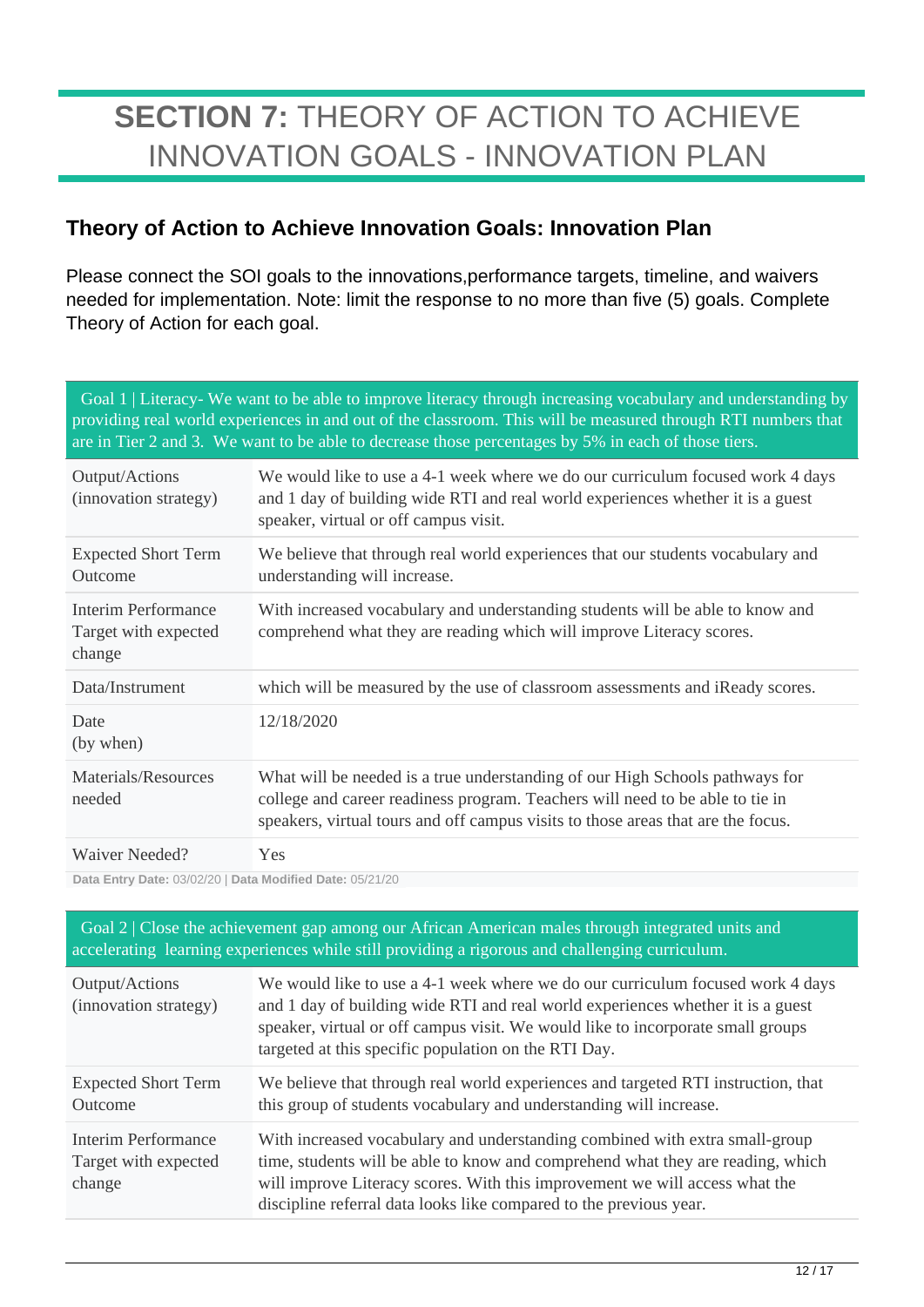| Data/Instrument               | Which will be measured by the use of classroom assessments, iReady scores and<br>discipline data.                                                                                                                                                                                                                                                                                                                                            |
|-------------------------------|----------------------------------------------------------------------------------------------------------------------------------------------------------------------------------------------------------------------------------------------------------------------------------------------------------------------------------------------------------------------------------------------------------------------------------------------|
| Date<br>(by when)             | 12/18/2020                                                                                                                                                                                                                                                                                                                                                                                                                                   |
| Materials/Resources<br>needed | We will need scheduled time during the RTI Day to target this population and<br>incorporate small groups. Teachers will use data and research to plan for this<br>targeted instruction. Teachers will need to be able to tie in speakers, virtual tours and<br>off campus visits to those areas that are the focus. Teachers may also need additional<br>professional development training to increase knowledge on the targeted population. |
| Waiver Needed?                | Yes.                                                                                                                                                                                                                                                                                                                                                                                                                                         |

**Data Entry Date:** 06/01/20 | **Data Modified Date:** 07/30/20

 Goal 3 | Implement a Social/Emotional curriculum that gives students a better understanding of their feelings and their peers' feeling all while creating conflict resolutions with guidance from their teachers. We will do this through a school and district wide initiative G.U.I.D.E. for Life, State Playbook support program. We will measure this goal through discipline issue reports, office referral reports, student and staff attendance reports.

| Output/Actions<br>(innovation strategy)                      | We would like to use a 4-1 week to provide time for a social and emotional<br>curriculum to be implemented. We would like to implement a social and emotional<br>curriculum for students to understand and identify feelings and implement coping<br>strategies for strong feelings.                                                    |
|--------------------------------------------------------------|-----------------------------------------------------------------------------------------------------------------------------------------------------------------------------------------------------------------------------------------------------------------------------------------------------------------------------------------|
| <b>Expected Short Term</b><br>Outcome                        | Students will be able to understand and identify strong feelings and develop the<br>skills needed to implement coping strategies for the strong feelings at a<br>developmental appropriate skill level.                                                                                                                                 |
| <b>Interim Performance</b><br>Target with expected<br>change | With increased vocabulary and understanding students will be able to identify 2<br>coping strategies to be used when experiencing strong feelings.                                                                                                                                                                                      |
| Data/Instrument                                              | Classroom Pre Test and Post Test identifying feelings and coping strategies.<br>Mr. Campbells Discipline Data for 2019-2020 School Year compared to 2020-2021<br>School Year. Discipline data from the 2019-2020 school year that can be used to set<br>a baseline.<br>Or 1st nine weeks compared to 2nd nine weeks of the school year. |
| Date<br>(by when)                                            | 12/18/2020                                                                                                                                                                                                                                                                                                                              |
| Materials/Resources<br>needed                                | We will need a scheduled time for teachers to implement the Social and Emotional<br>Curriculum. We will need initial and ongoing Conscious Discipline training for all of<br>LPS Staff. We will need technology to use the Emotional ABCs Online Program or<br>the Sanford Harmony Online Program in each classroom.                    |
| <b>Waiver Needed?</b>                                        | Yes                                                                                                                                                                                                                                                                                                                                     |

**Data Entry Date:** 06/01/20 | **Data Modified Date:** 06/01/20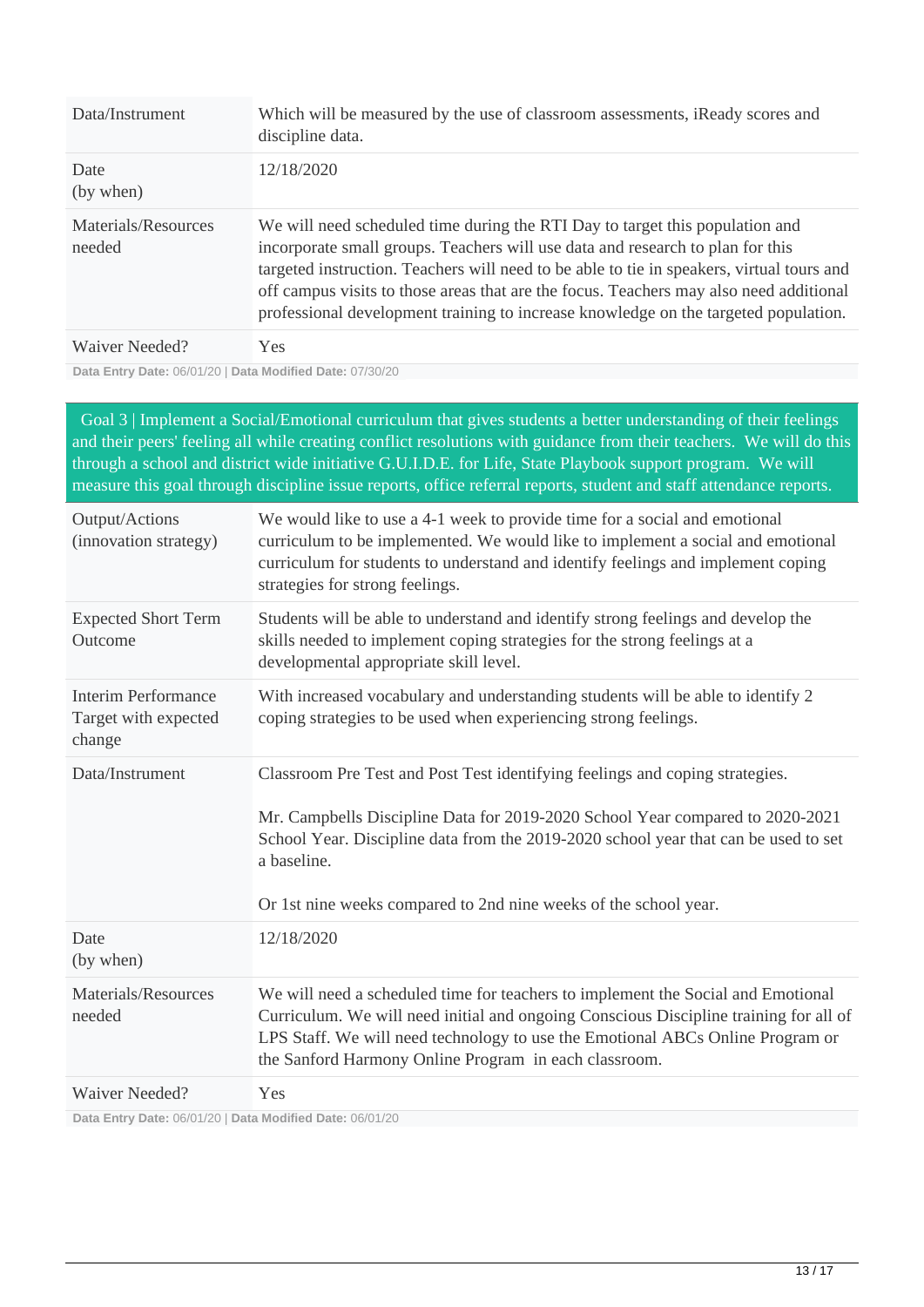## **SECTION 7:** WAIVERS

## **Waivers needed to Achieve Proposed Innovations**

The linked chart may assist: **[Commonly Granted Waivers](http://www.arkansased.gov/public/userfiles/Learning_Services/Charter%20and%20Home%20School/Charter%20School-Division%20of%20Learning%20Services/Applications/Waiver_Document.pdf)**

| Goal 2   Close the achievement gap among our African American males through integrated units and<br>accelerating learning experiences while still providing a rigorous and challenging curriculum. |                                                                                                                                                                                                                                                                                                                                                                                                                                                                                                                                                                                                                    |  |  |
|----------------------------------------------------------------------------------------------------------------------------------------------------------------------------------------------------|--------------------------------------------------------------------------------------------------------------------------------------------------------------------------------------------------------------------------------------------------------------------------------------------------------------------------------------------------------------------------------------------------------------------------------------------------------------------------------------------------------------------------------------------------------------------------------------------------------------------|--|--|
| Waiver Sought                                                                                                                                                                                      | 1-A.5 Rules governing standards for accreditation and Section 3.00 Rules governing class<br>size and load.                                                                                                                                                                                                                                                                                                                                                                                                                                                                                                         |  |  |
| Rationale                                                                                                                                                                                          | Use of a flex schedule could result in a teacher having more students than allowed in a<br>digitally blended class. During flex time, students will be allowed to find a comfortable<br>class in which to work and get support or enroll due to the student's interest in a particular<br>class. A flex schedule would allow teachers to implement more differentiated RTI strategies,<br>enrichment opportunities, project-based learning activities and integrated units. A request<br>for a maximum of 30 students in these classes but teacher will not have more than the daily<br>number as required by law. |  |  |
| Explanation                                                                                                                                                                                        | Waiver needed for Goals 1-2.                                                                                                                                                                                                                                                                                                                                                                                                                                                                                                                                                                                       |  |  |

**Data Entry Date:** 07/24/20 | **Data Modified Date:** 08/12/20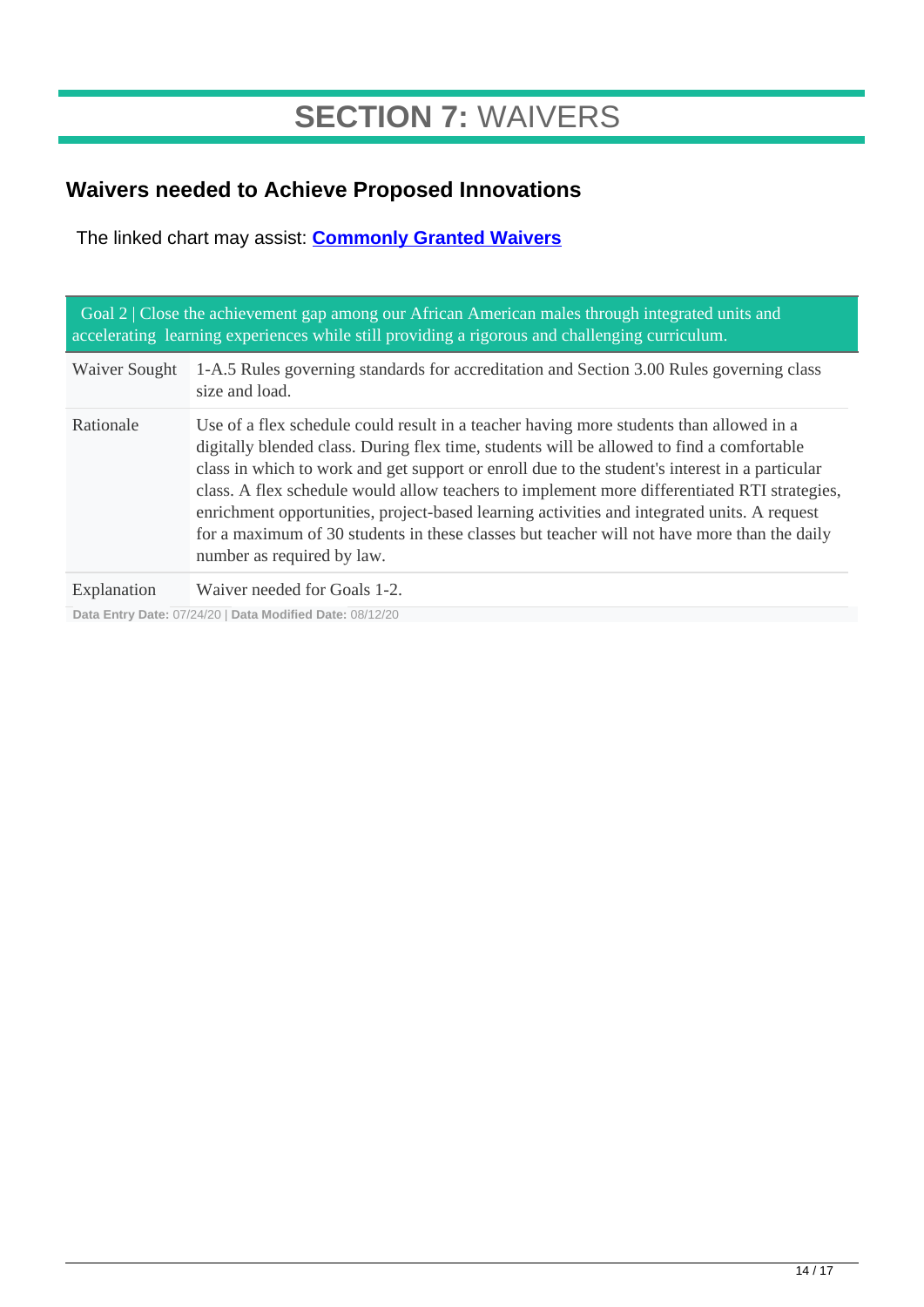## **SECTION 8:** ELECTION RESULTS

### **Election Results**

Faculty and staff of the school must vote on the innovation plan presented by the Council of Innovation. **Sixty percent of all school employees must vote in favor for the application to be submitted to the ADE.**

| Number of Licensed and Classified Staff                                                                                                                                      | 52 |
|------------------------------------------------------------------------------------------------------------------------------------------------------------------------------|----|
| Number of Staff who voted                                                                                                                                                    | 47 |
| Number of Staff who voted for the proposed Plan                                                                                                                              | 45 |
| Number of Staff who voted against the proposed plan                                                                                                                          | -2 |
| Percentage of staff voting in favor of the proposed<br>plan of innovation<br>$D - 1 = F_{11} + \ldots$ , $D - 1 = (0.001)(0.01)$ , $D - 1 = 0.0101$ , $D - 1 = (0.01)(0.01)$ |    |

**Data Entry Date:** 03/01/20 | **Data Modified Date:** 03/02/20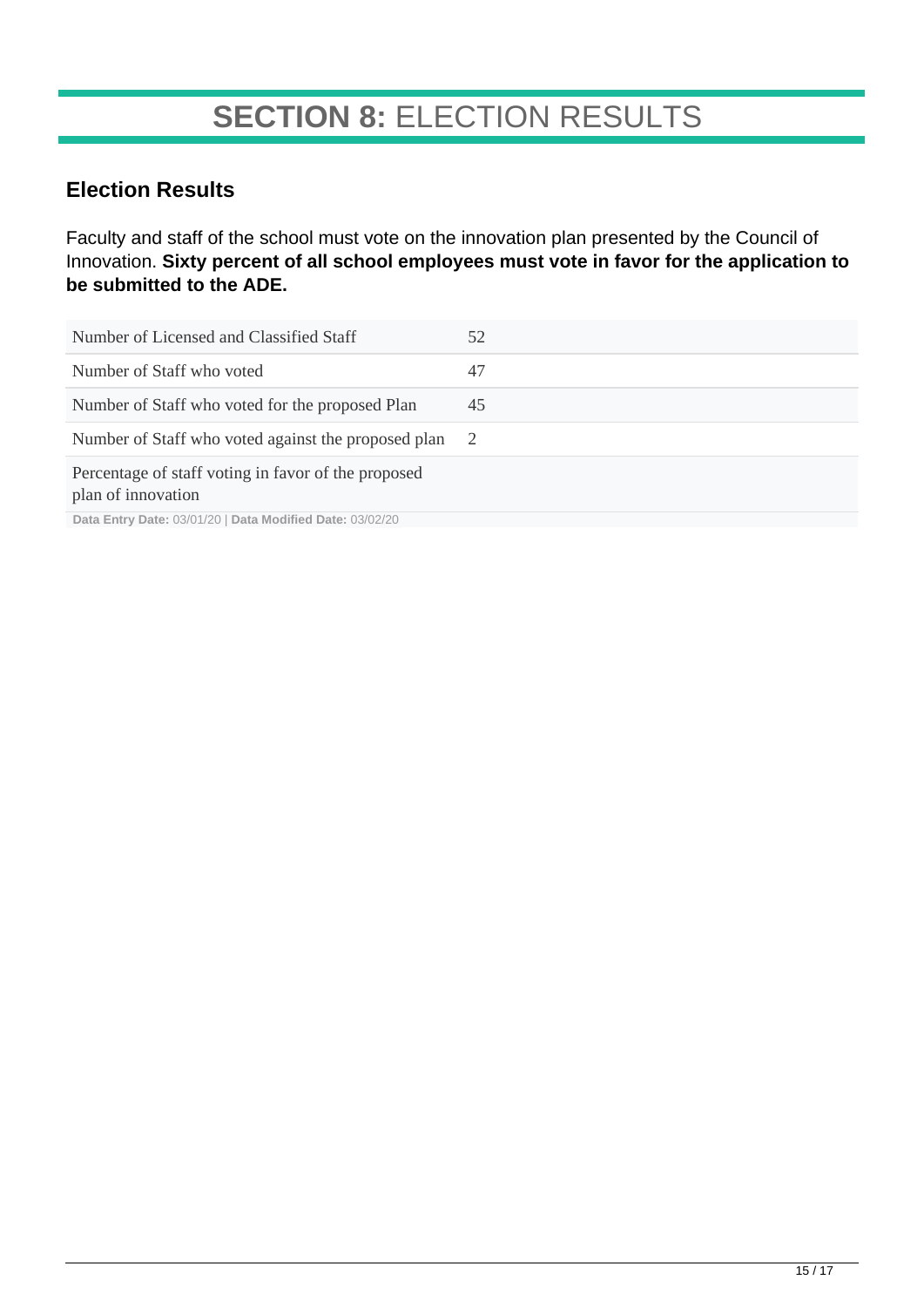## **SECTION 9:** PROFESSIONAL DEVELOPMENT SCOPE

### **2020-21 Professional Development Plan for Innovation Implementation**

#### **Innovation Strategy:** Technology Training

**Goals:** Goal 2, Goal 1, Goal 3

| Date          | What?            | Purpose (Why?)                                | Target Audience (Who?) |
|---------------|------------------|-----------------------------------------------|------------------------|
| spring $2020$ | Google Classroom | Blended Learning and<br>personalized learning | staff                  |

#### **Innovation Strategy:** Improved Literacy through Vocabulary

#### **Goals:** Goal 1

| Date        | What?                 | Purpose (Why?)                                                                                                                                                                        | Target Audience (Who?) |
|-------------|-----------------------|---------------------------------------------------------------------------------------------------------------------------------------------------------------------------------------|------------------------|
| Summer 2020 | Learning Gap Analysis | To identify standards that<br>were not covered that<br>students are lacking for<br>teachers to understand<br>what real world events<br>that need to be targeted to<br>close that gap. | staff                  |

### **Innovation Strategy:** Social Emotional Learning

#### **Goals:** Goal 3

| Date      | What?                                                   | Purpose (Why?)                                                                                                                      | Target Audience (Who?) |
|-----------|---------------------------------------------------------|-------------------------------------------------------------------------------------------------------------------------------------|------------------------|
| Fall 2020 | Social Emotional<br>Curriculum - G.U.I.D.E.<br>for Life | To implement a program<br>that enhances self-<br>management and self-<br>awareness skills to<br>achieve school and life<br>success. | staff                  |

#### **Innovation Strategy:** Closing Achievement Gaps with Black Males

#### **Goals:** Goal 2, Goal 1

| Date      | What?         | Purpose (Why?)                                                           | Target Audience (Who?) |
|-----------|---------------|--------------------------------------------------------------------------|------------------------|
| Fall 2020 | Race Training | Understanding the<br>differences between white<br>and black students and | staff                  |